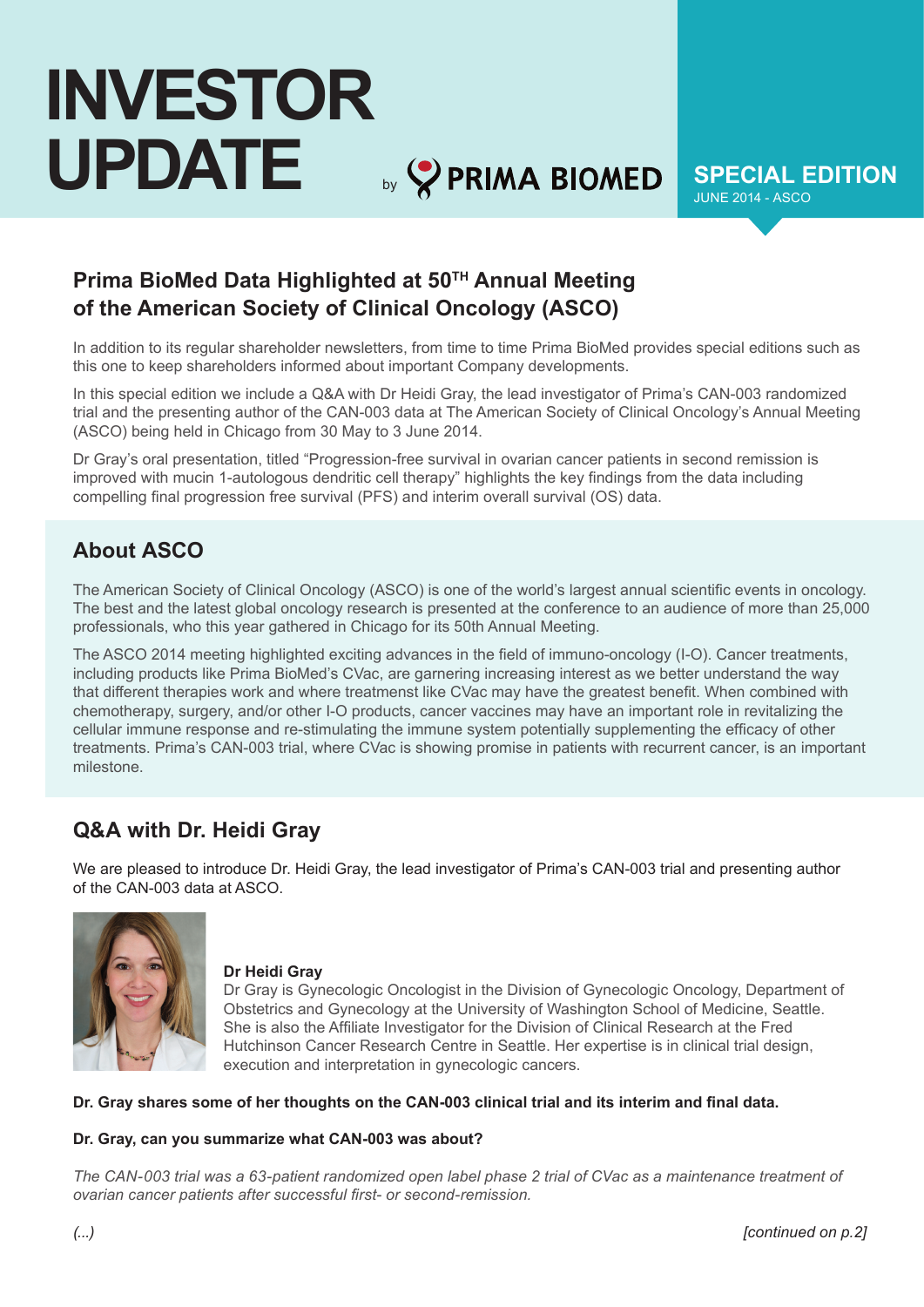

## **Q&A with Dr. Heidi Gray**

*[continued from p.1]*

#### *(...)*

*The trial evaluated the safety of CVac, the immune responses generated by CVac as a surrogate for the mechanism of how CVac works , as well as the progression-free survival, that is the disease free interval as well as the overall survival outcomes of the patients. Based on the results of CAN-003, Prima has been able to refine its development strategy and target ongoing clinical trials in the patient population that demonstrated the greatest potential benefits from CVac treatment.*

#### **And what are the key findings from this trial?**

*The study showed that CVac is very well tolerated – a topic which is often underestimated but very important for the quality of the patients life - and that CVac induces a cytotoxic or killer T cell response that is specific to mucin 1, which is the "marker" on ovarian cancer cells we target with CVac treatment.* 

*As for progression-free survival (PFS), which is the period of time until a patient's cancer comes back, there were some interesting results. For patients in first remission, there was no difference observed between CVac treated patients and the control group. However, there was a very compelling signal in the second remission patient population, i.e. patients that have been treated, regressed and have been treated again to get into remission. The median PFS time for CVac treated patients in this group was more than 12.9 months versus about 5 months for the control group. The caution is that this part of the study was in only 20 patients, a very small group but are nonetheless very encouraging and I feel worth exploring in a larger trial as is being planned. However, a more than doubling of the PFS is very intriguing and exciting for the ovarian cancer community. If confirmed, this is definitely clinically meaningful and fulfills an important unmet medical need.* 

*Regarding overall survival (OS) of patients, i.e. the period of time before they pass away, it's still too early to make a final analysis, especially with the first remission patients who have a median overall survival of 60 months. But with the second remission patients, we are seeing already a signal that the PFS advantage we have seen seems to translate into a potential overall survival advantage. In the second remission patient population, the median overall survival of the control group was about 26 months, which is exactly as we would expect for this group of patients based on numerous other industry trials. However, the CVac treated group on the whole, is surviving for much longer. After 30 months of observation, we are not even close to a median survival estimate, which requires half of the patients to have passed away.* 

#### **How does this data compare to your expectations going into the trial?**

*While it is important to point out that the CAN-003 trial included a relatively small number of patients second remission patients, it is fair to say that the data we are seeing in this population has exceeded our expectations. I fully share Prima's conclusion from the trial* 

*that CVac is certainly worthy of further investigation and its focus is now on seeing if it can confirm these results in a larger patient population, thus the recent launch of its new 210-patient trial. This trial is already open to patient enrolment in Europe and is generating much enthusiasm around the world.* 

#### **Why do you think there is such a difference in the CAN-003 data between the first and second remission patients?**

*It is difficult to say definitively why CVac may have a bigger impact in second remission patients. But there are a few potential theories on why this may happen. One suggestion is based on the heterogeneity of first remission patients which can provide a cohort of subjects with a diverse PFS window, while second remission patients are more homogeneous. Alternatively, the second remission group showed immune responses that were above background or baseline and may be indicative of the outcomes, however, the very small sample size makes this difficult to correlate as there is wide variability between patients. Nonetheless, the signal in second remission is intriguing.*

#### **With CVac having demonstrated a near three-fold increase in PFS for second remission patients, would you expect that the final OS benefits would be similar?**

*To speculate on what the final data will show is not possible but it is worth noting that most evidence in cancer vaccine trials to date would indicate that products like CVac would have a larger impact on OS than PFS. This is because these products are often intended to have a longer term effect on the immune system that allows the body to control and kill cancer cells over a longer period of time.* 

#### **When do you expect to reach a median for overall survival in second remission patients?**

*I understand that the patients in the trial may reach a median in the fourth quarter of this calendar year, at which point Prima will announce the further OS data from CAN-003 to the market.*